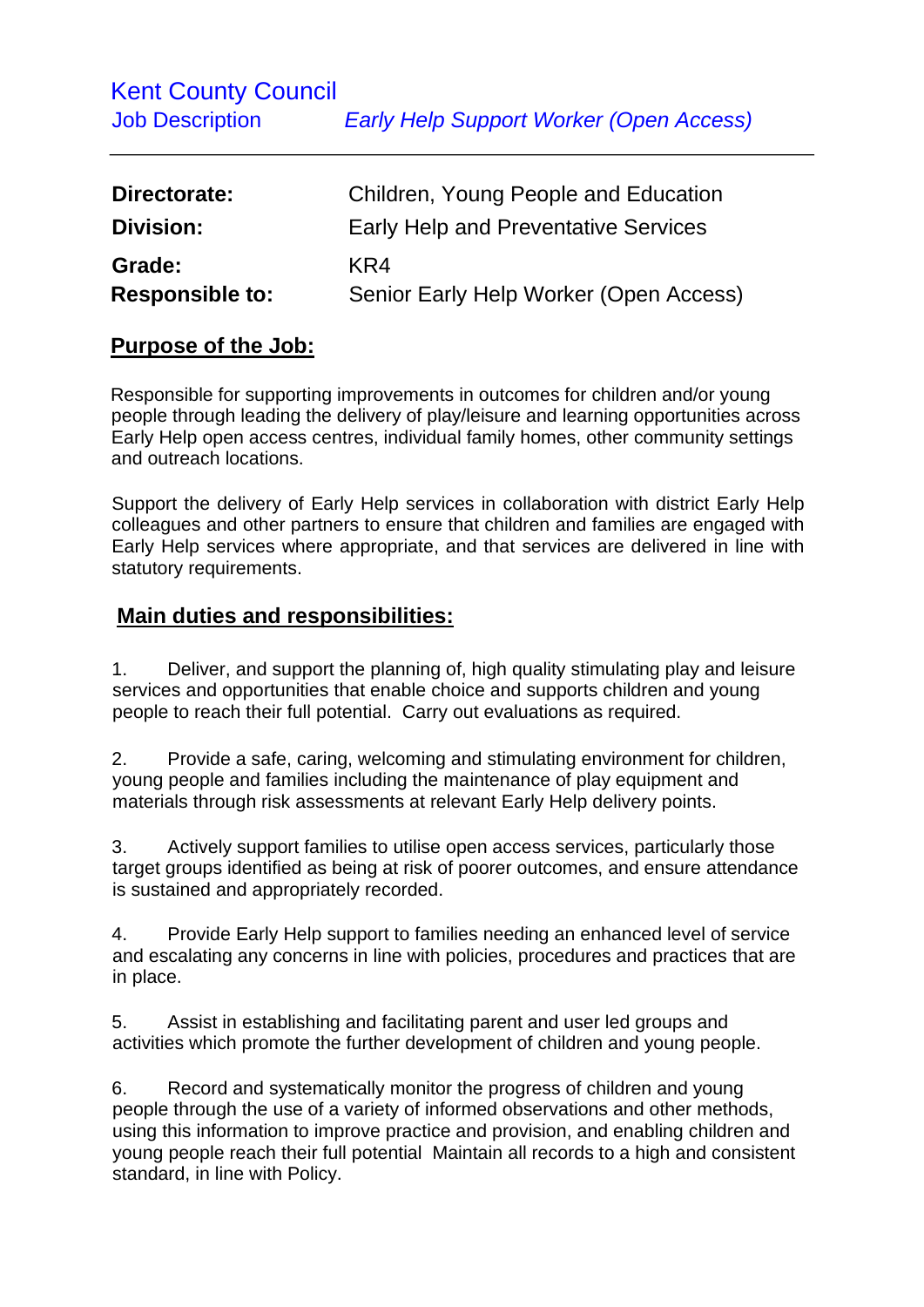7. Work with and support colleagues in enhancing children's education and social development with special attention being paid to fostering positive behaviour.

8. Provide support as required to Early Help colleagues to ensure a comprehensive and flexible welcoming service for staff, partners and visitors across Early Help services.

9. The postholder will be expected to work flexibly within a specific geographical area and across the 0-25 age range, including evening, weekends and during school holiday periods; this will be co-ordinated by Early Help and Preventative Services Management as required.

Footnote: This job description is provided to assist the job holder to know what their main duties are. It may be amended from time to time without change to the level of responsibility appropriate to the grade of post.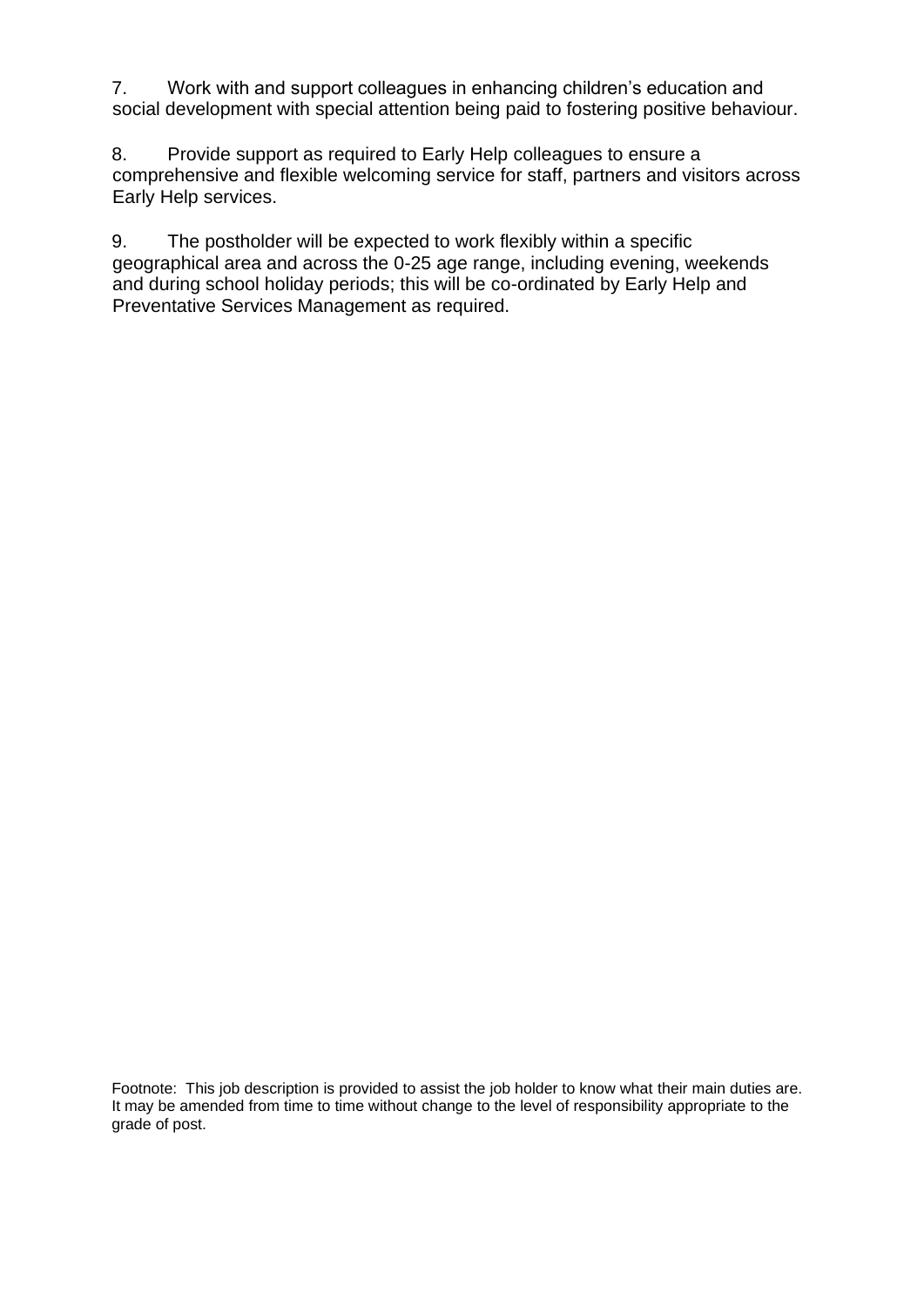## Kent County Council Person Specification *Early Help Support Worker (Open Access)*

The following outlines the criteria for this post. Applicants who have a disability and who meet the criteria will be shortlisted.

Applicants should describe in their application how they meet these criteria.

|                                             | <b>CRITERIA</b>                                                                                                                                              |
|---------------------------------------------|--------------------------------------------------------------------------------------------------------------------------------------------------------------|
| <b>QUALIFICATIONS</b>                       | Equivalent to Level 3 Diploma in Childcare (Early Years Educator),<br>Health or Social care, Youth Work or equivalent; or evidence of relevant<br>experience |
| <b>EXPERIENCE</b>                           | Experience of childcare, crèche work, youth and community work in a<br>voluntary, private or public setting                                                  |
|                                             | Experience of planning and delivering high quality programmes of play<br>and informal education                                                              |
| <b>SKILLS AND</b>                           | Ability to work effectively as part of a team                                                                                                                |
| <b>ABILITIES</b>                            | Ability to engage and involve children, young people and their families                                                                                      |
|                                             | Able to work using own initiative and manage own time                                                                                                        |
|                                             | Ability to deliver a wide range of activities and group work appropriate for<br>children of age and ability<br>Good organisational skills                    |
|                                             |                                                                                                                                                              |
|                                             | Observation and planning skills<br><b>Excellent communication skills</b>                                                                                     |
| <b>KNOWLEDGE</b>                            | Knowledge of Early Years Foundation Stage and its outcomes                                                                                                   |
|                                             |                                                                                                                                                              |
|                                             | Knowledge of key theories and developments around child and<br>adolescent learning and development                                                           |
|                                             | Knowledge of relevant Inspection Frameworks                                                                                                                  |
|                                             | Knowledge of health and safety requirements in relation to provision of<br>children's services                                                               |
|                                             | Knowledge of safeguarding policies and procedures                                                                                                            |
|                                             | Awareness of Early Help agenda and services currently offered in<br>Children's Centres/Schools and Youth Service provision                                   |
|                                             | Knowledge of Data Protection and confidentiality issues                                                                                                      |
| <b>BEHAVIOURS AND</b><br><b>KENT VALUES</b> | Open<br>Invite contribution and challenge<br>Accountable                                                                                                     |
|                                             | Kent Values:                                                                                                                                                 |
|                                             |                                                                                                                                                              |
|                                             | We are brave. We do the right thing, we accept and offer<br>challenge                                                                                        |
|                                             | We are curious to innovate and improve                                                                                                                       |
|                                             | We are compassionate, understanding and respectful to all<br>٠                                                                                               |